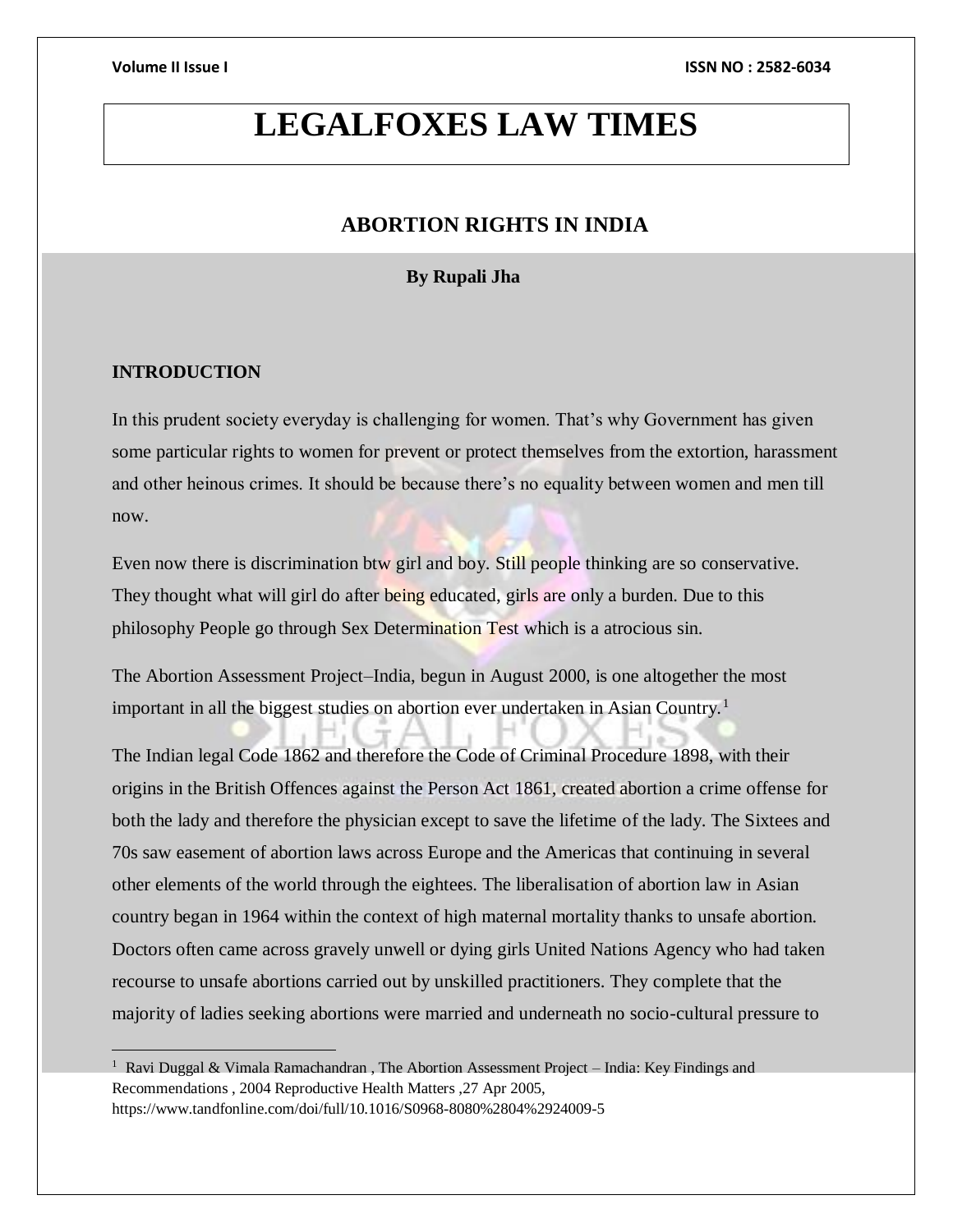conceal their pregnancies which decriminalising abortion would encourage women to seek abortion services in legal and safe settings.

- The Shah Committee, appointed by the govt of Asian nation, disbursed a comprehensive review of socio-cultural, legal and medical aspects of abortion, and in 1966 suggested legalising abortion to forestall wastage of women's health and lives on each compassionate and medical ground. Though some States looked upon the proposed legislation as a method for reducing Medical Abortion: A lady United Nations Agency is a smaller amount than seven weeks pregnant will bear a medical abortion. This method involves terminating a physiological state with facilitate of pills and medications. It's a non-surgical technique that one should do below the supervising of a doctor.
- Surgical Abortion: If a lady desires to bear associate in nursing abortion on the far side beyond seven weeks of gestation, then one can perform a surgical abortion. These square measure rather more effective than a medical abortion, with a lower risk of associate in nursing incomplete procedure.

### **ABORTION LAW REFORMS**

There is reform in law where the Union Cabinet has cleared that there is a change in Medical Termination of pregnancy Act, 1971 that declare that there is legal permission granted by the government for an abortion to 24 weeks from current 20 weeks. From the Endeavour of the Health Ministry, the change also accepts failure of contraception as a legitimate reason for abortion not just in nuptial but also in spinster women.

## **WHAT ARE THE CHANGES DONE BY THE GOVERNMENT IN MEDICAL TERMINATION OF PREGNANCY AMENDMENT BILL (2020)?**

In this amendment permitted incubation age for abortion to 24 weeks and there is requirement off two doctors for abortion under the provision of Pregnancy. This has been specially done for the permeable women who is a survivor of rape, malpractice and other permeable women who are disable and minor.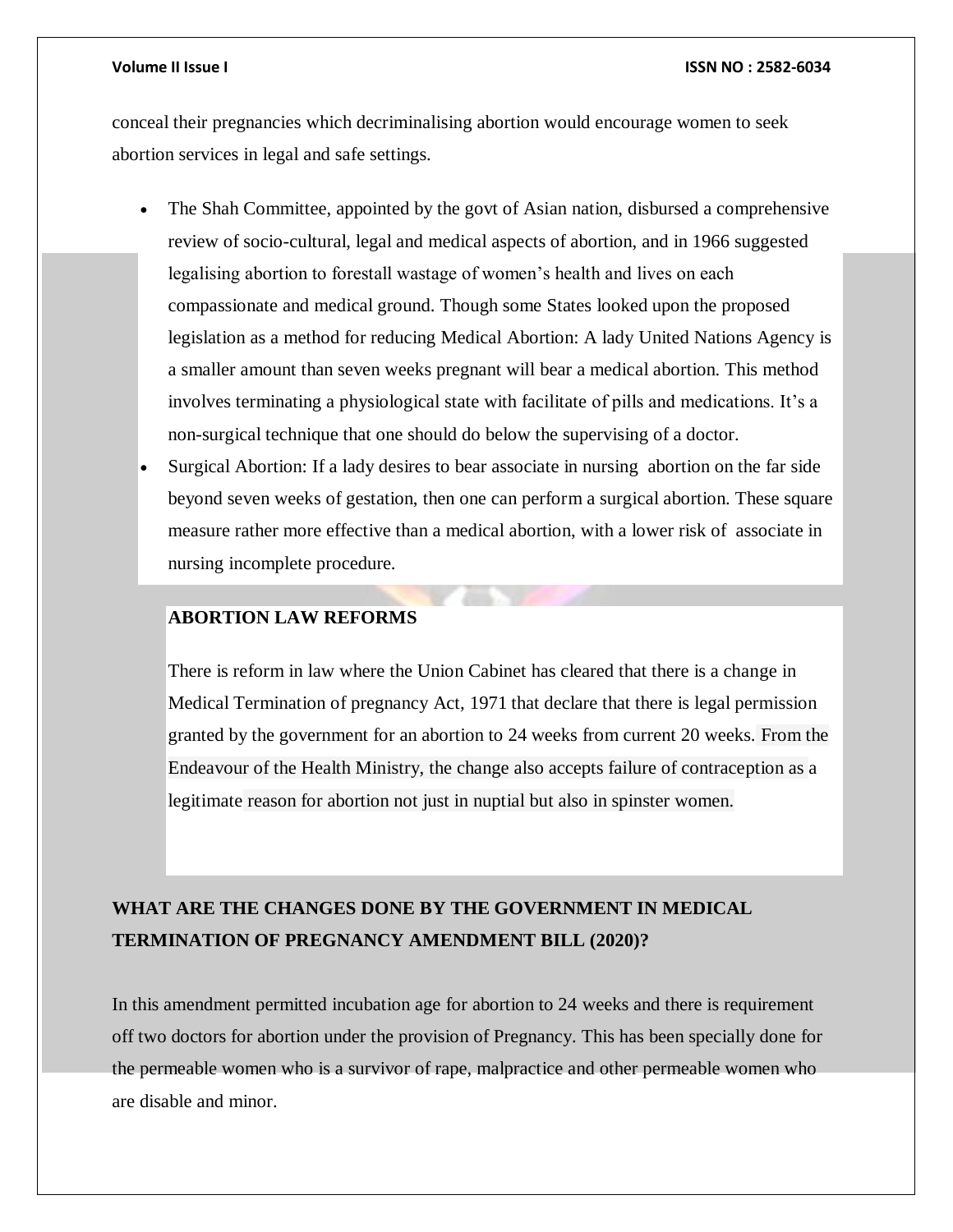$\overline{a}$ 

In cases of considerable foetal abnormalities diagnosed which is by a medical board won't apply the upper incubation limit. Under the rule there is an act which is prescribed the opus, purpose  $\&$ other details of medical Board. Some cases which are out of the courts has put under this clause and the varied aspects of the case and taken of a call must be examine by a medical board which is deemed by the government.

### **WHAT IS THE REASON BEHIND THE CHANGE IN LAW ?**

Assam , Bihar, Gujarat, Madhya Pradesh, Madras, Uttar Pradesh there is 50% of pregnancy where done which happens unintended, it is lined with a 2018 study by Guttmacher institute. Data from the National Family Health Survey 4 show that just 47.8% of couples within the country use modern contraceptive methods; only 53% use any method in the slightest degree. It found that 55% pregnancies in Assam, 48% in Bihar, 53% in Gujarat, 50% in Madhya Pradesh, 43% in province and 49% in province are unintended. the quantity of pregnancies ranged from 1,430,000 in Assam to 10,026,000 in province. Estimation of unintended pregnancies is very important because many of them lead to abortions and also the availability of cheap and safe abortion services is one in every of the symptoms of a sturdy health system.

As indicated by an administration articulation: "The Medical Termination of Pregnancy (Amendment) Bill, 2020 is for extending access of women to protected and lawful fetus removal administrations on medicinal, hereditary, sympathetic or social ground.<sup>2</sup>

It is a beneficiary step which is taken in keep of mind that safety is the main issue , women safety their well being is more important. By this plenty of ladies where benefited. Recently many cases have come in front of courts for seeking permission for aborting permissible at a fatal age beyond the current permissible limit on grounds of foetal abnormalities or pregnancies because of sexual violence faced by women.

As indicated by a recent report distributed in The Lancet by the Guttmacher Institute and the World Health Organization, an expected 56 million premature births occurred all inclusive every

**<sup>2</sup>** Abantika Ghosh, Changes in 1971 abortion law, and why India feels it necessary, February 1, 2020 8:01:56 am, ndianexpress.com/article/explained/explained-1971-abortion-law-changes-india-6244999/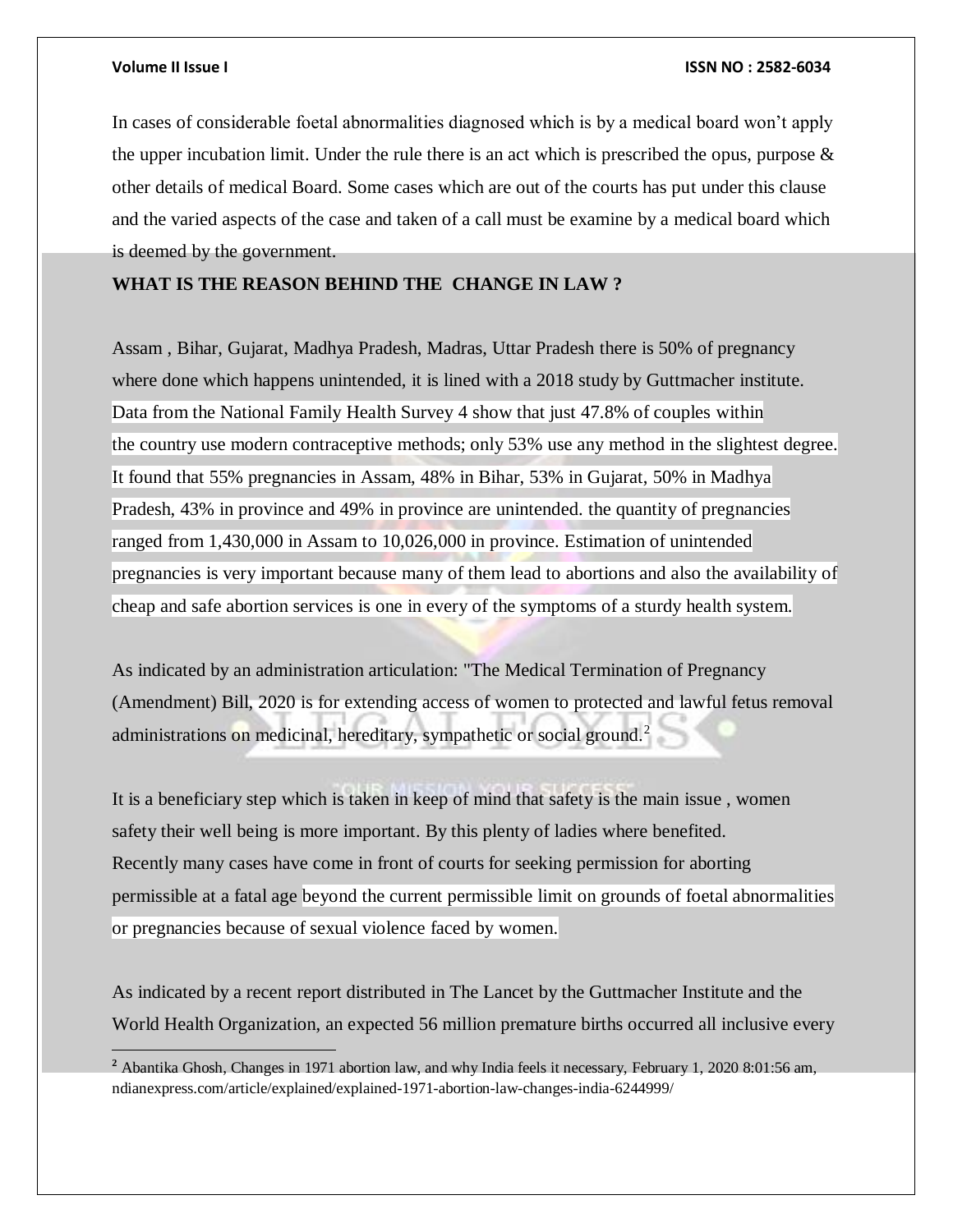$\overline{a}$ 

year somewhere in the range of 2010 and 2014. In 2015, an examination in The Lancet Global Health, additionally by Guttmacher Institute and IIPS, assessed that 15.6 million premature births were acted in India in 2015. This means a premature birth place of 47 for every 1,000 ladies matured 15-49, which is like the fetus removal rate in neighboring nations.

#### **ARE ABORTION AND SEX DETERMINATION SAME OR DIFFERENT ISSUES?**

The Prenatal Diagnostic Techniques (Regulation what's more, Prevention of Misuse) Act (PNDT Act) 199440 which was later altered by the Pre-Conception what's more, Pre-Natal Sex Selection and Determination (Denial and Regulation) Act  $2002<sup>3</sup>$  forbids the abuse of antenatal analytic tests for the motivation behind sex assurance which may prompt the premature birth of female hatchlings. These Acts moreover deny publicizing of such utilization of these tests; require all offices utilizing them to be enlisted furthermore, restrict people directing such tests to uncover the sex of the baby.

Despite the fact that the reasons for the PNDT laws (precluding sex assurance) and the MTP Act (guaranteeing safe fetus removal) are unmistakable, they were improperly connected. Following a Public Interest Litigation suit recorded in the Supreme Court by Dr Sabu George and the NGOs CEHAT and MASUM in 2000 against the Legislature of India for inability to execute the PNDT Act, a strategy audit meeting examined adjusting the MTP Act to forestall sex-particular fetus removal following sex determination.

Despite the fact that the motivations behind the PNDT laws (restricting sex assurance) and the MTP Act (guaranteeing safe fetus removal) are particular, they were improperly connected. Following a Public Interest Litigation suit recorded in the Supreme Court by Dr Sabu George and the NGOs CEHAT and MASUM in 2000 against the Legislature of India for inability to execute

The PNDT Act, a strategy audit meeting examined changing the MTP Act to forestall sexspecific fetus removal following sex assurance.<sup>4</sup>

Union Cabinet Minister for Textiles and Women and Child Development Smriti Irani wrote in her blog says that

<sup>&</sup>lt;sup>3</sup> Government of India. The Pre-Conception and Pre-Natal Sex Selection/Determination (Prohibition and Regulation) Act, 2002. New Delhi7 Gazette of India, 2003.

<sup>4</sup> Government of India. Minutes of Expert Group Meeting to review MTP Act in the context of PNDT Act. 17 April 2002; Chaired by Jt. Secretary, RCH, Ministry of Health and Family Welfare, New Delhi. No.M.12015/15/98-MCH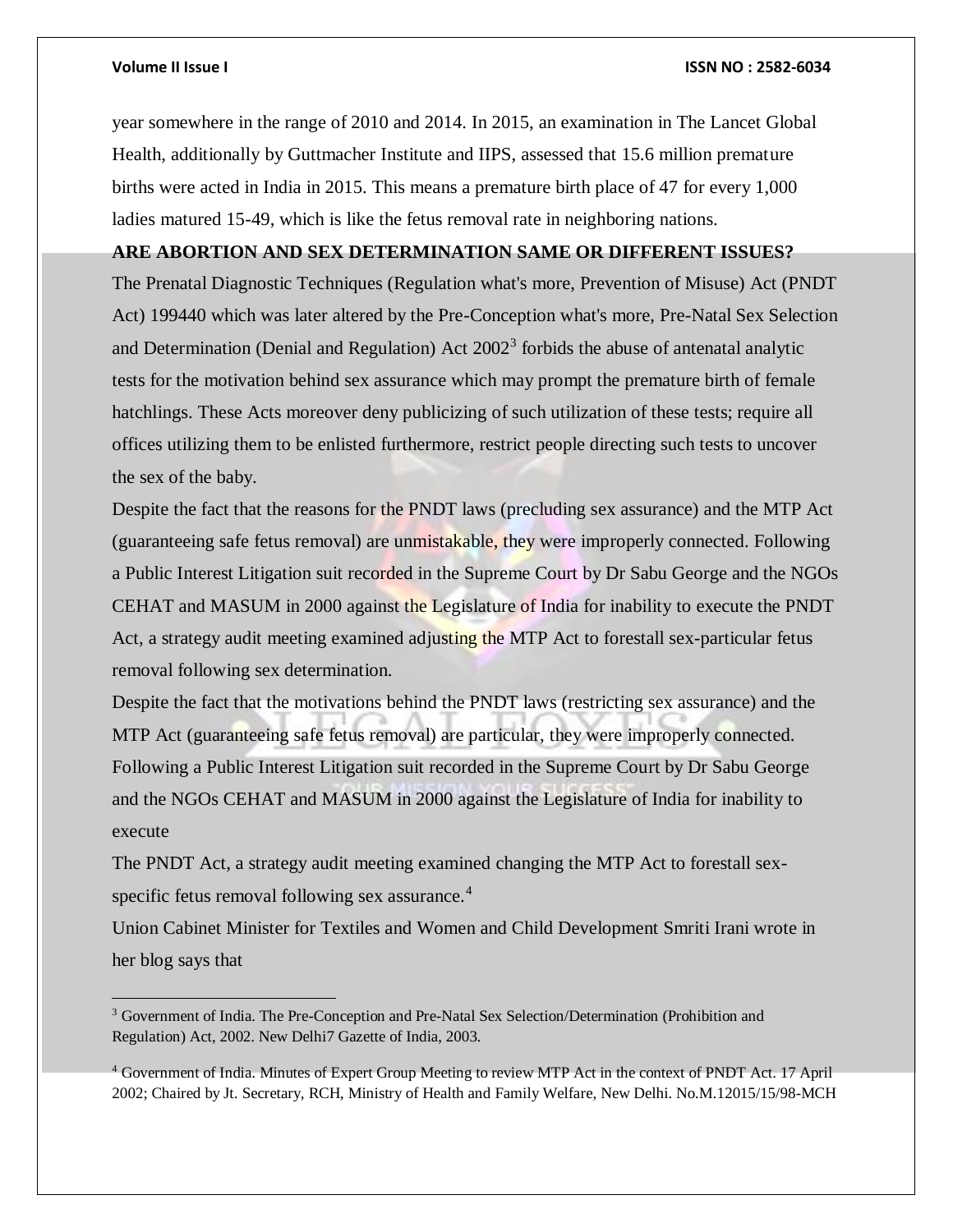"India will currently remain among countries with an exceptionally dynamic law which permits legitimate premature births on a wide scope of remedial, philanthropic and social grounds. It is an achievement which will additionally enable ladies, particularly the individuals who are powerless and survivors of assault,"

**PUNISHMENT FOR COMMITING THE ILLEGAL OFFENCE ILLEGAL ABORTION** Premature birth of underneath 4 to 5-month pregnancy - The discipline for getting an unlawful fetus removal is prison season of as long as 3 years and additionally fine. Both you and your primary care physician are considered to have carried out a wrongdoing except if it was done in accordance with some basic honesty to spare your life.

Premature birth of more than 5-month pregnancy - If premature birth happens when you can detect the development of the embryo, the discipline is higher. This is commonly known as stimulating and as a rule happens somewhere in the range of 17 and 20 weeks. Both you and your PCP can be rebuffed with prison season of as long as seven years and fine except if it was done in compliance with common decency to spare your life.

Premature birth without your assent - If any other individual powers you to have a fetus removal or performs one without you consenting to it, the discipline is prison season of as long as 10 years and fine.

Premature birth bringing about death - - If the patient kicks the bucket in view of a messed up fetus removal or a fetus removal completed by an untalented individual, the specialist who led the activity can be rebuffed with prison season of as long as 10 years and fine. On the off chance that the premature birth was directed without the patient's consent, the discipline is prison forever.

Deliberately causing the passing of an embryo can likewise be indicted under different arrangements of the Indian Penal Code, 1860 under which the discipline can reach out as long as 10 years.

#### **CONCLUSION**